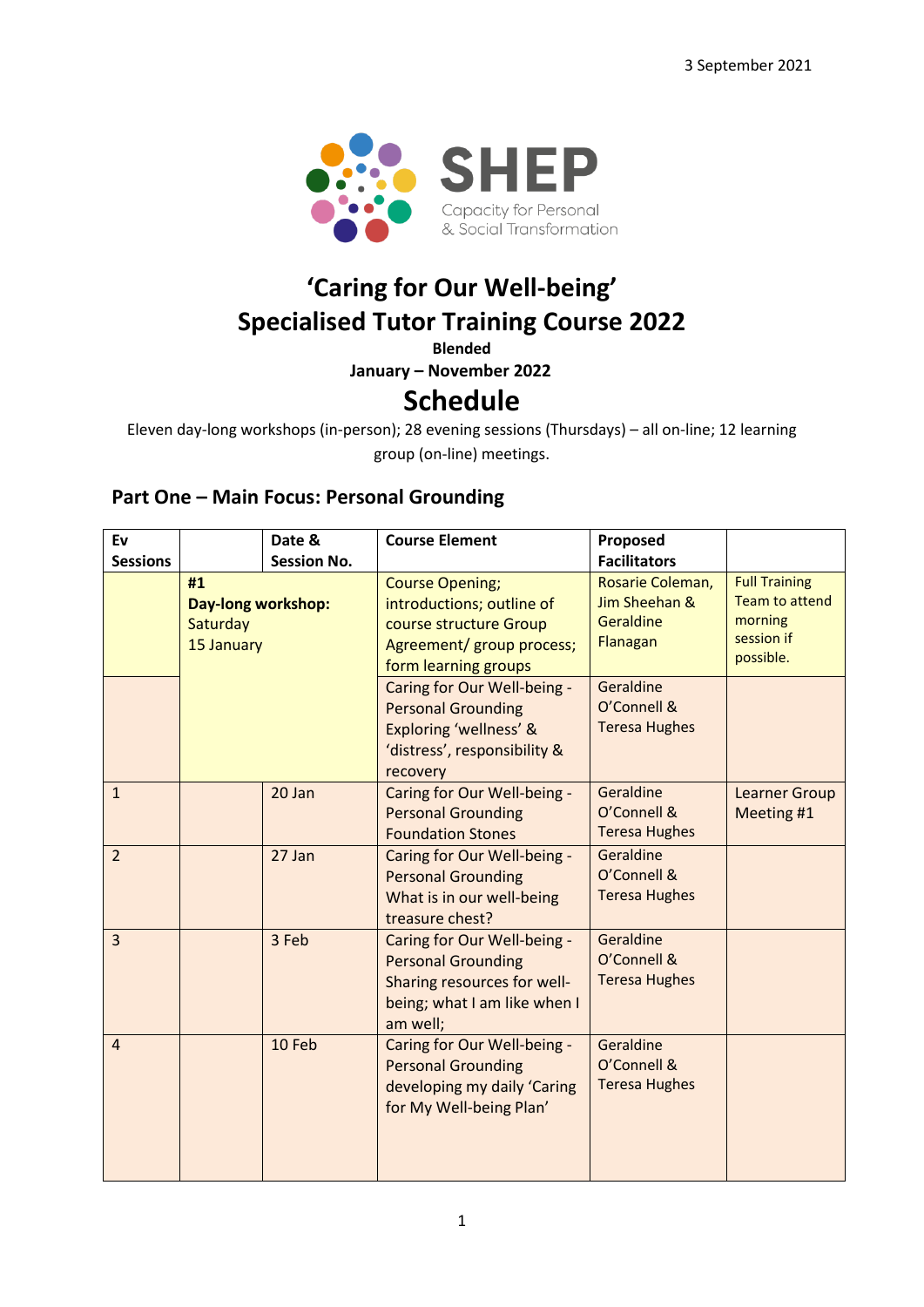|                | #2<br>Day-long Workshop:<br>Saturday<br>12 February |          | Play Acting Workshop                                                                                                                                                                                                                | Kieran Ryan                                      |         |
|----------------|-----------------------------------------------------|----------|-------------------------------------------------------------------------------------------------------------------------------------------------------------------------------------------------------------------------------------|--------------------------------------------------|---------|
| 5              |                                                     | 17 Feb   | Caring for Our Well-being -<br><b>Personal Grounding</b><br>What threatens my well-<br>being? Planning a response<br>to threats and triggers;<br>recognising early warning<br>signs & planning a response<br>to early warning signs | Geraldine<br>O'Connell &<br><b>Teresa Hughes</b> |         |
| 6              |                                                     | 3 March  | Caring for Our Well-being -<br><b>Personal Grounding</b><br>When things are breaking<br>down - recognising and<br>planning a response; when<br>things are in crisis -<br>recognising and planning a<br>response. Guest Speaker      | Geraldine<br>O'Connell &<br><b>Teresa Hughes</b> | Midterm |
| $\overline{7}$ |                                                     | 10 March | Caring for Our Well-being -<br><b>Personal Grounding</b><br>Review of learning from this<br>section of the course                                                                                                                   | Geraldine<br>O'Connell &<br><b>Teresa Hughes</b> |         |

### **Part Two – Main Focus: Working with Groups**

|              | #3<br>Day-long workshop:<br>Saturday<br>12 March |                | Part 1 Close of Part One                               | Rosarie Coleman,<br>Jim Sheehan &<br>Geraldine<br>Flanagan | <b>Possible Guest</b><br>Speaker(s):<br><b>Mental Health</b><br>Services/<br><b>Service Users</b> |
|--------------|--------------------------------------------------|----------------|--------------------------------------------------------|------------------------------------------------------------|---------------------------------------------------------------------------------------------------|
|              |                                                  |                | Part 1<br><b>SHEP Approach to Facilitation</b><br>#1   | Liam McCarthy &<br><b>TBC</b>                              |                                                                                                   |
| 8            |                                                  | 24 March       | <b>SHEP Approach to Facilitation</b><br>#2             | Liam McCarthy &<br><b>TBC</b>                              |                                                                                                   |
|              | #4<br>Day-long workshop:<br>Saturday<br>26 March |                | Art therapy-type approaches<br>suitable for group-work | Terri O'Sullivan                                           |                                                                                                   |
| $\mathbf{q}$ |                                                  | 31 March       | <b>SHEP Approach to Facilitation</b><br>#3             | Liam McCarthy &<br><b>TBC</b>                              |                                                                                                   |
| 10           |                                                  | <b>7 April</b> | <b>SHEP Approach to Facilitation</b><br>#4             | Liam McCarthy &<br><b>TBC</b>                              |                                                                                                   |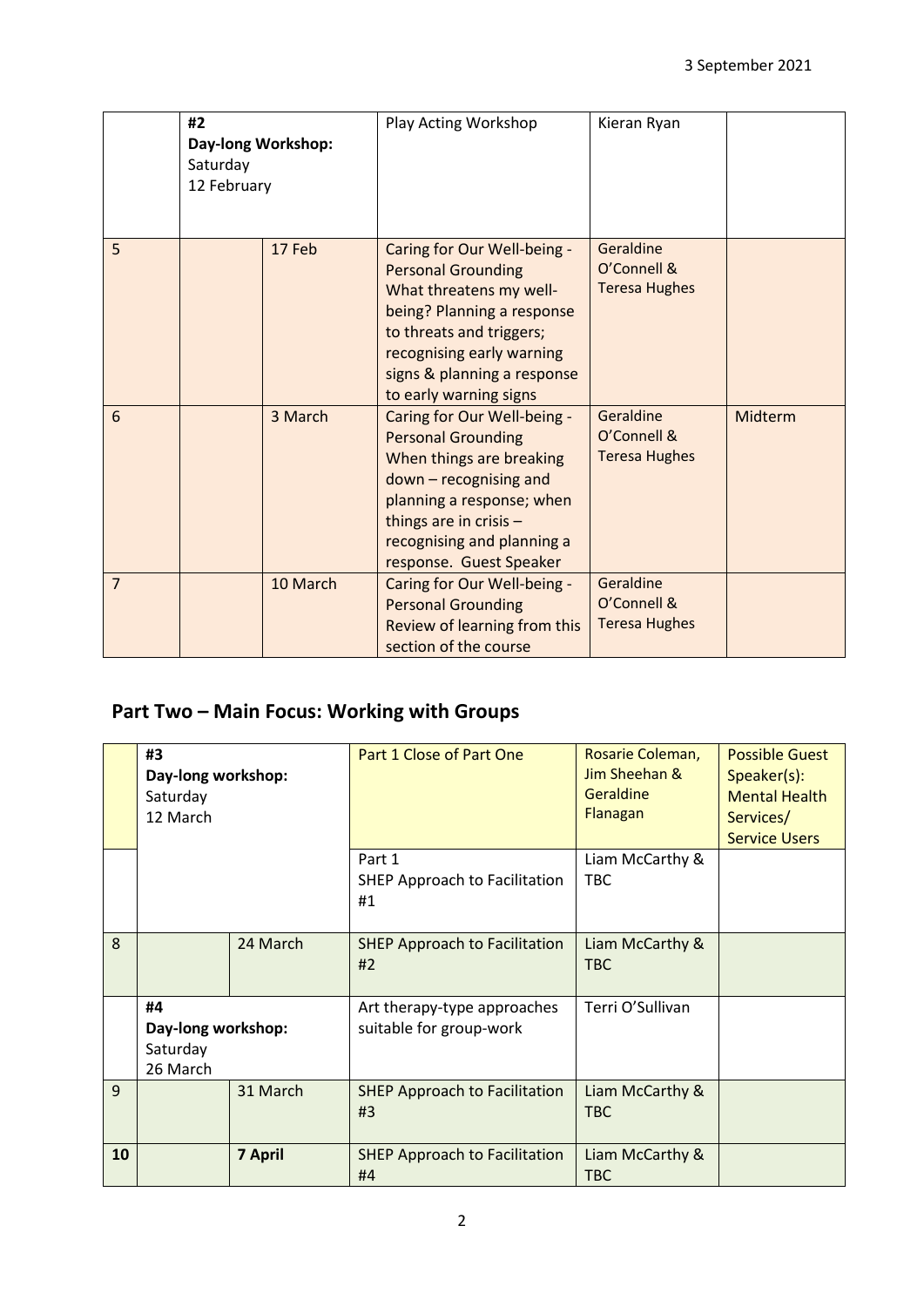|    | #5<br>24 April<br>(SATURDAY AFTER EASTER<br>SAT) |        | <b>Assertive Communication &amp;</b><br>Well-being - How does this<br>apply to me and how can I<br>facilitate others to develop<br>knowledge, awareness &<br>skills in this area?<br>The wisdom of emotions                                                                                    | Marian Crowley &<br>Pat McCarthy                               |                                                                                                                                                                                  |
|----|--------------------------------------------------|--------|------------------------------------------------------------------------------------------------------------------------------------------------------------------------------------------------------------------------------------------------------------------------------------------------|----------------------------------------------------------------|----------------------------------------------------------------------------------------------------------------------------------------------------------------------------------|
| 11 |                                                  | 5 May  | Truths needing to emerge                                                                                                                                                                                                                                                                       | Marian Crowley &<br>Pat McCarthy                               |                                                                                                                                                                                  |
| 12 |                                                  | 12 May | Making yourself known in<br>your needs, hopes, visions for<br>yourself                                                                                                                                                                                                                         | Marian Crowley &<br>Pat McCarthy                               |                                                                                                                                                                                  |
| 13 |                                                  | 19 May | Making yourself known in<br>your limits and boundaries                                                                                                                                                                                                                                         | Marian Crowley &<br>Pat McCarthy                               |                                                                                                                                                                                  |
|    | #6<br>Day-long workshop:<br>Saturday<br>21 May   |        | Part 1<br><b>Stress Management &amp;</b><br>Wellbeing<br>- how does this apply to me<br>and how can I facilitate others<br>to develop awareness, skills<br>and knowledge in this area?<br>Agreeing Summer Individual<br>Research Topics - Each<br>Learner group working on an<br>agreed theme. | Aine Finn<br>& Patsy Hannon                                    | During the<br>summer break<br>participants<br>will complete<br>an individual<br>research on an<br>aspect of stress<br>management<br>with support<br>from their<br>learning group |
| 14 |                                                  | 26 May | Closing/Review Session -<br>before Summer Break                                                                                                                                                                                                                                                | Rosarie Coleman,<br>Jim Sheehan &<br><b>Geraldine Flanagan</b> |                                                                                                                                                                                  |

*During the summer break participants will complete an individual research topic with support from their learning group which will meet four times during the summer break. and present this to the full group,*

| 15 |                    | 1 Sept  | <b>Stress Management</b>      | Aine Finn            |  |
|----|--------------------|---------|-------------------------------|----------------------|--|
|    |                    |         | (inc Learner Group 1 Research | & Patsy Hannan       |  |
|    |                    |         | presentations)                |                      |  |
|    | #7                 |         | Stress Management & Well-     | Aine Finn            |  |
|    | Day-long workshop: |         | being (inc Learner Group 2    | & Patsy Hannan       |  |
|    | Saturday 3rd Sept  |         | Research presentations)       |                      |  |
|    |                    |         | Half Day workshop - Dance     | Geraldine O' Connell |  |
| 16 |                    | 8 Sept  | Stress Management & Well-     | Aine Finn            |  |
|    |                    |         | being (inc Learner Group 3    | & Patsy Hannan       |  |
|    |                    |         | Research presentations)       |                      |  |
| 17 |                    | 15 Sept | Stress Management & Well-     | Aine Finn            |  |
|    |                    |         | being (inc Learner Group 4    | & Patsy Hannan       |  |
|    |                    |         | Research presentations)       |                      |  |